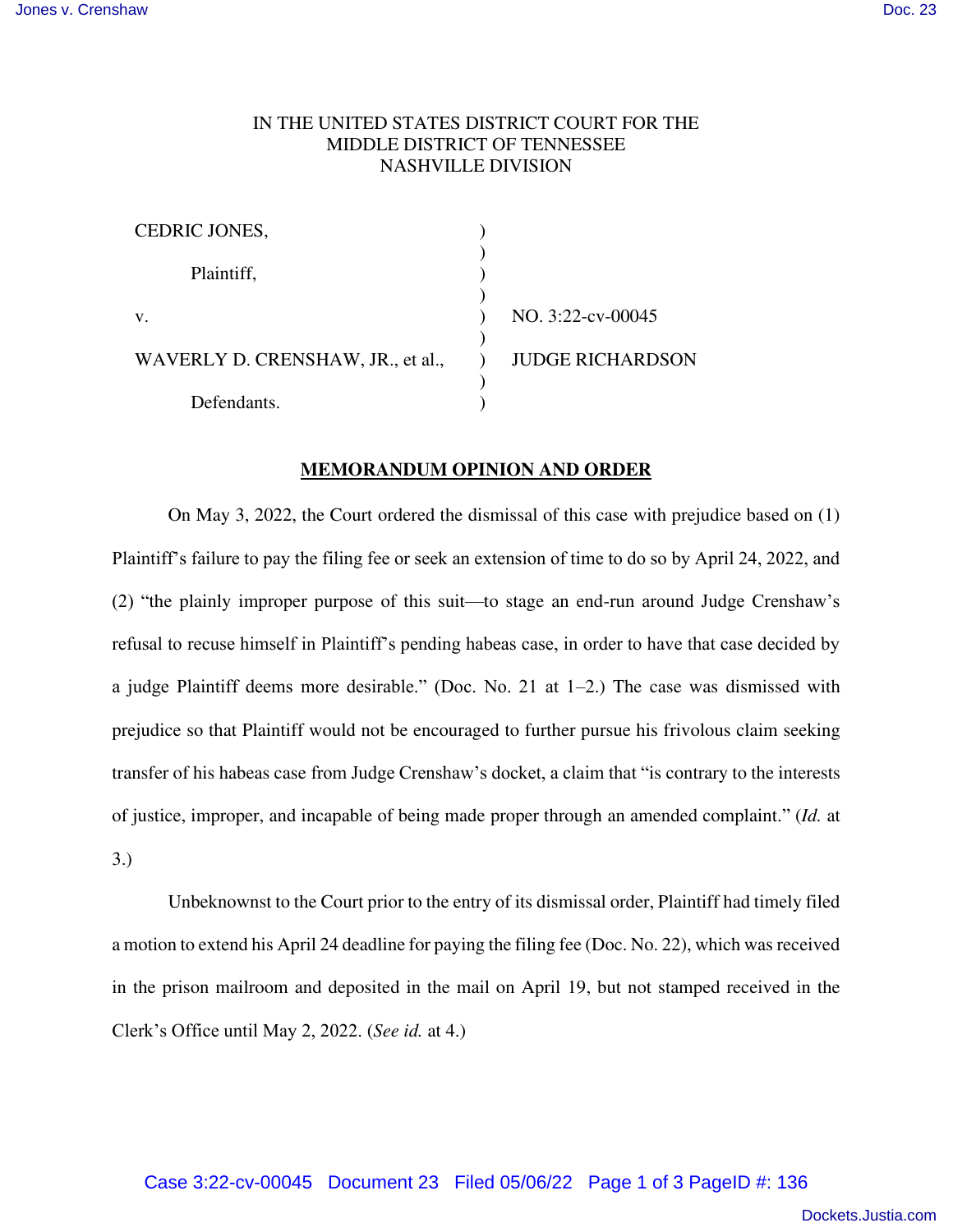Plaintiff's motion to extend his deadline, though timely filed, is nevertheless **DENIED**. Given the Court's finding that the relief sought in this action is improper, it would be futile to reopen this case and allow Plaintiff an extension of his fee-payment deadline.

As mentioned above, the Court's dismissal with prejudice rested on two separate grounds. In light of Plaintiff's timely filing of a motion to extend his deadline to pay the filing fee, the dismissal Order (Doc. No. 22), to the extent it rested on grounds of failure to prosecute, is **VACATED IN PART**.

However, the second ground upon which dismissal was ordered—the frivolousness of Plaintiff's attempt to have his habeas case moved to the docket of a different judge of this Court via a new civil action—is unaffected by Plaintiff's continued prosecution of the case and is a proper, independent ground for dismissal at the outset of the case, *see* 28 U.S.C. § 1915A and 42 U.S.C. § 1997e(c)(2), or at any time thereafter. *See Apple v. Glenn*, 183 F.3d 477, 479 (6th Cir. 1999) ("[A] district court may, at any time, *sua sponte* dismiss a complaint for lack of subject matter jurisdiction . . . when the allegations of a complaint are totally implausible, attenuated, unsubstantial, frivolous, devoid of merit, or no longer open to discussion."); *see also McGee v. United States Gov't*, No. CV 13-116-GW(JCX), 2013 WL 12130579, at \*2 (C.D. Cal. Mar. 18, 2013) (citing cases for the proposition that courts must prevent "judge-shopping" by litigants seeking to force recusal of a judge "by simply bringing a civil action against him," as such actions are frivolous and "should not be permitted to frustrate the administration of justice"); *Hughes v. Berryhill*, No. CV 16-352-ART, 2017 WL 3000035, at \*1 (E.D. Ky. Feb. 21, 2017) (quoting *Hernandez v. City of El Monte*, 138 F.3d 393, 399 (9th Cir. 1998)) ("Judge-shopping clearly constitutes 'conduct which abuses the judicial process.' The district court's inherent power to